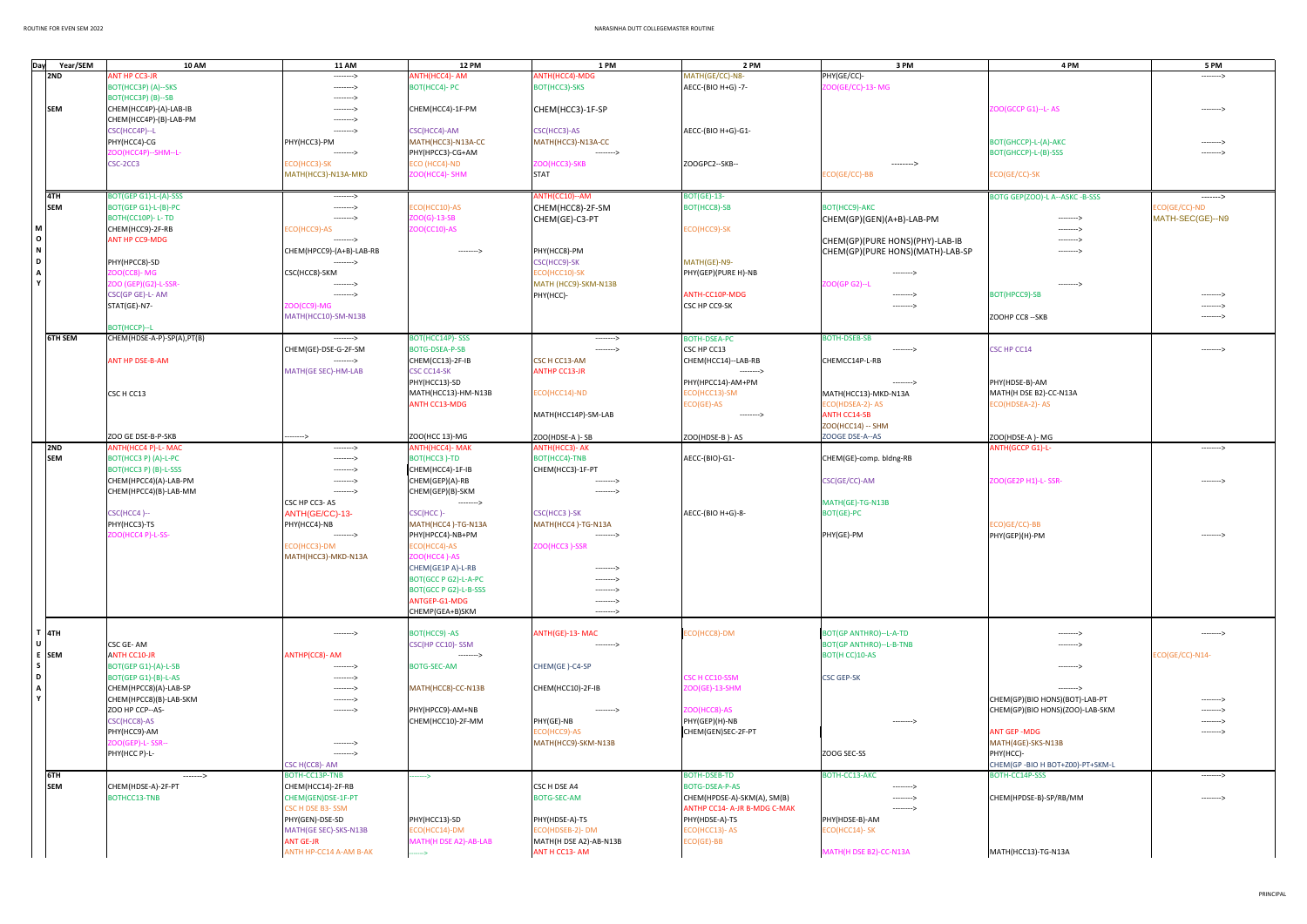|              |                                    | --------->                 | CSC H CC14                         | CSC GE--                        |                           | <b>ANTGE SEC-MDG</b>                                    |                          |                 |
|--------------|------------------------------------|----------------------------|------------------------------------|---------------------------------|---------------------------|---------------------------------------------------------|--------------------------|-----------------|
|              |                                    |                            | Z00HP CC14-MG                      | --------->                      | <b>CSC HP DSE B3</b>      | --------->                                              | CSC HP DSE A4            | --------->      |
|              | ZOO GE DSE-B P--SHM                | --------->                 | ZOO GE SEC-SSR                     |                                 | ZOOH DSE-B--SS            | ZOOH DSE-A--AS                                          |                          |                 |
| 2ND          | ANTH(HCC3)-MAC                     | <b>ANT H CC4-JR</b>        | ANTHP(HCC4)-L-AM                   | $-----&>$                       |                           | CSE-2GE-SK                                              | BOT(GP-H)-A-L-SS         | ---------->     |
|              |                                    |                            |                                    |                                 |                           |                                                         | BOT(GP-H)-B-L-SKS        |                 |
| <b>SEM</b>   | BOT(HCC4 P)-L-A-AS                 | --------->                 | BOT(HCC4)-AS                       | <b>BOT(HCC3)-SKS</b>            | MATH(GE/CC)-N9-           | PHY(GE/CC)-                                             | CSC(GCC P G1)-L-         | --------->      |
|              | BOT(HCC4 P)-L-B-SKS                | --------->                 |                                    |                                 | BOT(GE)-13-TNB            |                                                         |                          |                 |
|              | CHEM(HPCC3)(A)-LAB-PT              | --------->                 | CHEM(HCC4)-1F-IB                   |                                 |                           | ZOO(GE)-13--SKB                                         |                          |                 |
|              | CHEM(HPCC3)(B)-LAB-SM              | --------->                 |                                    |                                 |                           |                                                         |                          |                 |
|              | CSC(HCCP)-L-                       | --------->                 |                                    | CHEM(HCC3)-1F-SP                |                           |                                                         |                          |                 |
|              | PHY(HCC4)-NB                       | PHY(HCC3)-PM               | MATH(HCC4)-TG-N13A                 | MATH(HCC4)-TG-N13A              |                           |                                                         |                          |                 |
|              | ZOO(HCC3 P)-L-MG                   | --------->                 | PHY(HPCC3)-CG+AM                   | --------->                      |                           |                                                         | PHY(GEP)(PURE+BIO)-TS    | --------->      |
|              |                                    | ECO(HCC3)-SK               | ECO(HCC4)-ND                       | <b>200(HCC3)-MG</b>             |                           | ECO(GE)-SK                                              |                          |                 |
|              |                                    | MATH(HCC4)-TG-N13A         | ZOO(HCC4)-SB                       | <b>STAT</b>                     |                           |                                                         |                          |                 |
|              | BOT(GCC1P G1)-L-                   | --------->                 |                                    | --------->                      |                           |                                                         |                          |                 |
|              |                                    |                            |                                    |                                 |                           |                                                         |                          |                 |
| 4TH          | ANTH(GP G1)-L-AK                   | --------->                 |                                    |                                 | BOT(GE)13-SKS             |                                                         | ANTH (GE3P B3)--L-MDG    | --------->      |
| <b>SEM</b>   | BOT(GP G2)-L-A-TNB                 | --------->                 | PHY(HCC)-                          | ANTH(HCC10)-L-MAK               | BOT(HCCC8)-PC             | ANTH(CC9)--L-SB                                         |                          | --------->      |
|              | BOT(GP G2)-L-B-AKC                 | --------->                 |                                    | CHEM(GE)-C3-RB                  |                           |                                                         |                          |                 |
| W            |                                    | CHEM(HCC9)-1F-RB           | ZOO(GE)-13- MG                     | CHEM(HCC8)-2F-SKM               | ECO-CC-N14-               | BOT(HSEC H)--L-SS                                       | ---------                | --------->      |
| E            | CSC(HCC9P)-L-AS                    | --------->                 | <b>ZOO(CC10)- SHM</b>              | MATH(HCC8)-CC-N13B              | <b>ANT H CC8-JR</b>       | CHEM(GP)(A)-LAB-SP                                      | --------->               | MATH(GE)-N9-    |
| D            |                                    |                            | CSC(HCC9)-AS                       | PHY(HCC8)-CG                    |                           | CHEM(GP)(B)-LAB-SKM                                     | --------->               | ECO(GE)-BB      |
| N            | CSE GE SEC-AM                      |                            | <b>ANT H CC8-MDG</b>               | PHY(GE)-NB<br>MATH(GE)-HM       |                           | CHEM(HPCC10)(A)-LAB-IB<br>CHEM(HPCC10)(B)-LAB-MM        | ---------><br>---------> |                 |
| E            |                                    |                            | CHEM(HSEC)-2F-SKM                  | CSC(HCC10)-SM                   |                           | MATH(HCC9)-AB-N13A                                      | BOT(HCC8)-PC             | --------->      |
| $\mathsf{s}$ |                                    |                            |                                    | <b>ANT GE-MDG</b>               |                           |                                                         |                          |                 |
| D            | <b>200(GP-H)-L-AS</b>              | --------->                 |                                    | ECO(HCC9)-SK                    | ECO(HCC10)-DM             |                                                         | $CSC(GP) - L$            | --------->      |
| A            | <b>ZOO(CC9)-SB</b>                 |                            | PHY(GEP G)-L-                      | --------->                      |                           | PHY(HCC10)-NB                                           | PHY(HPCC10)-SD           | --------->      |
| $\mathbf{v}$ |                                    | ECO(HCC8)-DM               |                                    | CSC(GE)-AM                      |                           | STAT(GE)-N8-                                            | MATH(HCC9)-AB-N13A       |                 |
|              |                                    | PHY(HCC)-                  |                                    |                                 |                           | ZOOH(CC 8)-SSR                                          | ZOOHP CC8-SSR            | --------->      |
|              |                                    | ZOOH SEC-SSR               |                                    |                                 |                           |                                                         | ECO(HCC9)-SK             |                 |
|              | STAT(GP)-N7-                       | --------->                 |                                    |                                 |                           |                                                         |                          |                 |
|              | BOTH-CC14-SS                       | <b>BOTH-DSEA-PC</b>        | BOTH-DSEA-P-PC                     | --------->                      | <b>BOTH-DSEB-AM</b>       | <b>BOTGE-DSEA-P-AS</b>                                  | --------->               |                 |
| 6TH          | CHEM(HPCC13)-LAB-IB(A),MM(B)       | --------->                 | CHEM(GEP)DSE-PT(A),SM(B)           | --------->                      | CHEM(HCC14)-2F-RB         | CHEM(HPCC14)-LAB-RB                                     | --------->               |                 |
| <b>SEM</b>   | <b>ANTH CC13-JR</b>                | CHEM(GEN)DSE-2F-SP         |                                    | <b>CSC H DSE-A--</b>            | MATH(H DSE A2)-SKM-LAB    | MATH(HCC13)-TG-N13B                                     |                          |                 |
|              |                                    |                            | CSC H CC13--AM                     |                                 | ANT SEC H -JR             | ANT HP CC13-A-SB B-JR                                   | --------->               |                 |
|              |                                    | PHY(GP-DSE)-NB             | --------->                         |                                 |                           |                                                         |                          |                 |
|              |                                    | CSC H DSE B3               | PHY(HCC14)-PM                      | PHY(HPCC13)-SD                  | --------->                |                                                         |                          |                 |
|              |                                    |                            | ECO(HDSEB-2)-DM                    | ECO(HCC14)-DM                   | ECO(HDSEA-2)-ND           | ECO(HCC13)- SM                                          |                          |                 |
|              |                                    |                            | MATH(HCC14)-SM-N13B                | MATH(H DSE B2)-SKG-LAB          | ECO(GE)-BB                |                                                         |                          |                 |
|              |                                    | <b>ANTHP DSE A- MAC</b>    | --------->                         |                                 | CSC HP CC13               | --------->                                              | CSC HP CC14              | --------->      |
|              |                                    | <b>ANT GE-MDG</b>          |                                    |                                 |                           |                                                         |                          |                 |
|              |                                    | MATH(H DSE B2)-SKG-N13B    | <b>ANT GEP -JR</b>                 | --------->                      |                           |                                                         |                          |                 |
|              |                                    | MATH(GE DSE B)-MKD-LAB     |                                    | ZOO GE DSE-B- SKB               |                           | ZOO GE DSE-B 1P-SS                                      | -------->                |                 |
|              |                                    | ZOOH CC14-SS               | ZOOHP DSE-B-SS                     | --------->                      | ZOOHP DSE-B-SHM           | --------->                                              | ZOOHP DSE-A--AS          |                 |
| 2ND          | ANTH(HCC3 P)-L-MDG                 | --------->                 | ANTH(HCC3)- AK                     | ANTH(HCC3)- MAC                 | ANTH(GE/CC)-13- MAC       |                                                         | BOT-GP-G1-A-AM           | --------->      |
|              |                                    |                            |                                    |                                 |                           |                                                         | BOT-GP-G1-B-SKS          |                 |
| <b>SEM</b>   | BOT(HCC4-P)-A-L-TNB                | --------->                 | BOT(HCC3)-SB                       | BOT(HCC4)-AKC                   | MATH(GE)-MKD-N13A         |                                                         | CHEM(GE1P H1)-L-         | --------->      |
|              | BOT(HCC4-P)-B-L-TD                 | --------->                 |                                    |                                 |                           |                                                         |                          |                 |
|              | CHEM(HPCC3)(A)-LAB-SKM             | --------->                 | CHEM(HCC4)-1F-IB                   | D-CHEM2CC3-1F-SKM               | CSC(GE/CC)--              |                                                         |                          |                 |
|              | CHEM(HPCC3)(B)-LAB-PM              | --------->                 | PHY(HPCC4)-NB+PM                   | --------->                      | CHEM(GE)-2F-SM            |                                                         |                          |                 |
|              | CSC(HCC4)-                         |                            |                                    | CSC(HCC3)-SK                    |                           |                                                         | ZOO(GCCP G2)-L-          | --------->      |
|              | PHY(HCC3)-PM<br>ZOO(HCC3 P)-L- SKB | PHY(HCC4)-CG<br>---------> | ECO(HCC4)-DM<br>MATH(HCC3)-CC-N13A | MATH(HCC4)-TG-N13A<br>PHY(HCC)- | PHY(GE)-TS                |                                                         | ECO(GE/CC A)-N8-         |                 |
|              | <b>STAT</b>                        | ECO(HCC3)-AS               |                                    | <b>ZOO(HCC3)-SS</b>             |                           | CHEM(GEP)(H1)(MATH)-LAB-SKM                             | -------->                |                 |
|              | MATH(HCC3)-MKD-N13A                |                            | <b>ZOO(HCC4)- AS</b>               | STAT(GE1P/CCP)-N4-              | --------->                | CHEM(GEP)(H1)(BOT)-LAB-MM                               | -------->                |                 |
|              |                                    |                            | ZOO(GP G1)-L- MG                   | --------->                      |                           |                                                         |                          |                 |
|              |                                    |                            | PHY(GEP G)-L-                      | --------->                      |                           |                                                         | PHY(GEP)(PURE H)-TS      | ---------->     |
|              |                                    | CSC HP CC3 -SK             | ------>                            |                                 |                           | ZOOGP G2-- MG--                                         | -------->                |                 |
| 4TH          | BOT(HCC8-P)-A-L-PC                 |                            |                                    |                                 |                           | BOT-GP-(H)-A-SS                                         | --------->               |                 |
|              | BOT(HCC8-P)-B-L-AS                 |                            |                                    |                                 |                           | BOT-GP-(H)-B-TNB                                        | --------->               |                 |
|              | ANTH(CC9)-L-AK                     | ANTH(CC8)-L-MAC            | BOT(GE)-13-TNB                     |                                 |                           |                                                         |                          | CHEM(SEC H)-C3- |
| U SEM        |                                    | --------->                 | BOT(HCC10)-TD                      |                                 |                           |                                                         |                          |                 |
|              | MATH(HCC8)-TG-N13B                 | MATH(HCC8)-TG-N13B         |                                    | ANTH(HCC9)-JR                   | ANT HP CC10-JR            | --------->                                              | ECO(GE/CC)-DM            |                 |
| S.           | CHEM(HPCC10)(A)-LAB-MM             | --------->                 |                                    |                                 |                           | CHEM(GP)(BIO HONS)(BOT)-LAB-IB                          | -------->                |                 |
| D            | CHEM(HPCC10)(B)-LAB-PM             | --------->                 | <b>CSC(H SEC)-AS</b>               | CHEM(GE)-C3-IB                  | CSC H CC9--SK             | CHEM(GP)(BIO HONS)(ZOO)-LAB-SP                          | --------->               |                 |
| A            | PHY(HCC10)-NB                      | --------->                 | CHEM(HCC10)-2F-PM                  | CHEM(HCC8)-2F-SP                | PHY(GEP)(PURE+BIO GEN)-SD | --------->                                              | -------->                |                 |
| $\mathbf{v}$ |                                    |                            |                                    | $CSC(GE)$ --                    | ECO(HCC8)-DM              |                                                         |                          |                 |
|              | ZOO(GE- P-G2)-L---MG               | --------->                 |                                    | PHY(HCC8)-PM                    | $ZOO(CC9)-SS$             | ECO(HSEC-B1)-ND                                         | --------->               | PHY(HCC)-       |
|              | CSC(HCC8 P)-L-SSM                  | --------->                 |                                    | ECO(HCC9)-AS                    | ZOO(GE)-N3-AS             |                                                         |                          |                 |
|              |                                    | STAT(GE)-N7-               |                                    | MATH(HCC10)-SKS-N13B            | MATH(GE)-TG-N13A          | ZOO(GE-G2)-L-                                           | --------->               |                 |
|              |                                    |                            |                                    |                                 |                           |                                                         | CSC(HCC)                 | --------->      |
|              | ANT H CC14 -JR                     | ANT H DSE B - AK           | BOT(HCC14)-SKS                     | BOTH-DSEA-PC                    | BOTH-DSEB-P-SB            | $\hspace{0.1em}\rule{0.7pt}{0.1em}\hspace{0.1em}\cdots$ |                          |                 |

| CSC HP DSE A4                       |                          | --------->               |
|-------------------------------------|--------------------------|--------------------------|
|                                     |                          |                          |
| BOT(GP-H)-A-L-SS                    |                          | --------->               |
| BOT(GP-H)-B-L-SKS                   |                          |                          |
| CSC(GCC P G1)-L-                    |                          | --------->               |
|                                     |                          |                          |
|                                     |                          |                          |
|                                     |                          |                          |
|                                     |                          |                          |
| PHY(GEP)(PURE+BIO)-TS               |                          | --------->               |
|                                     |                          |                          |
|                                     |                          |                          |
|                                     |                          |                          |
| ANTH (GE3P B3)--L-MDG               |                          | --------->               |
|                                     |                          | -------->                |
|                                     |                          | --------->               |
|                                     | ---------<br>--------->  | MATH(GE)-N9-             |
|                                     | --------->               | ECO(GE)-BB               |
|                                     | --------->               |                          |
|                                     | --------->               |                          |
| BOT(HCC8)-PC                        |                          | --------->               |
|                                     |                          |                          |
| $CSC(GP) - L$                       | PHY(HPCC10)-SD           | --------><br>--------->  |
| MATH(HCC9)-AB-N13A                  |                          |                          |
|                                     | ZOOHP CC8-SSR            | --------->               |
| ECO(HCC9)-SK                        |                          |                          |
|                                     |                          |                          |
|                                     | ---------><br>---------> |                          |
|                                     |                          |                          |
|                                     | --------->               |                          |
|                                     |                          |                          |
|                                     |                          |                          |
|                                     |                          |                          |
| CSC HP CC14                         |                          | --------->               |
|                                     |                          |                          |
|                                     |                          |                          |
|                                     | --------->               |                          |
| ZOOHP DSE-A--AS<br>BOT-GP-G1-A-AM   |                          | ---------><br>---------> |
| BOT-GP-G1-B-SKS                     |                          |                          |
| CHEM(GE1P H1)-L-                    |                          | --------->               |
|                                     |                          |                          |
|                                     |                          |                          |
|                                     |                          |                          |
| ZOO(GCCP G2)-L-<br>ECO(GE/CC A)-N8- |                          | --------->               |
|                                     |                          |                          |
|                                     | -------->                |                          |
|                                     | --------->               |                          |
|                                     |                          |                          |
| PHY(GEP)(PURE H)-TS                 |                          | --------->               |
|                                     | -------->                |                          |
|                                     | --------->               |                          |
|                                     |                          | CHEM(SEC H)-C3-          |
|                                     |                          |                          |
| ECO(GE/CC)-DM                       |                          |                          |
|                                     | ---------><br>---------> |                          |
|                                     | --------->               |                          |
|                                     |                          |                          |
|                                     | -------->                | PHY(HCC)-                |
|                                     |                          |                          |
|                                     | -------->                |                          |
| CSC(HCC)                            |                          | --------->               |
|                                     |                          |                          |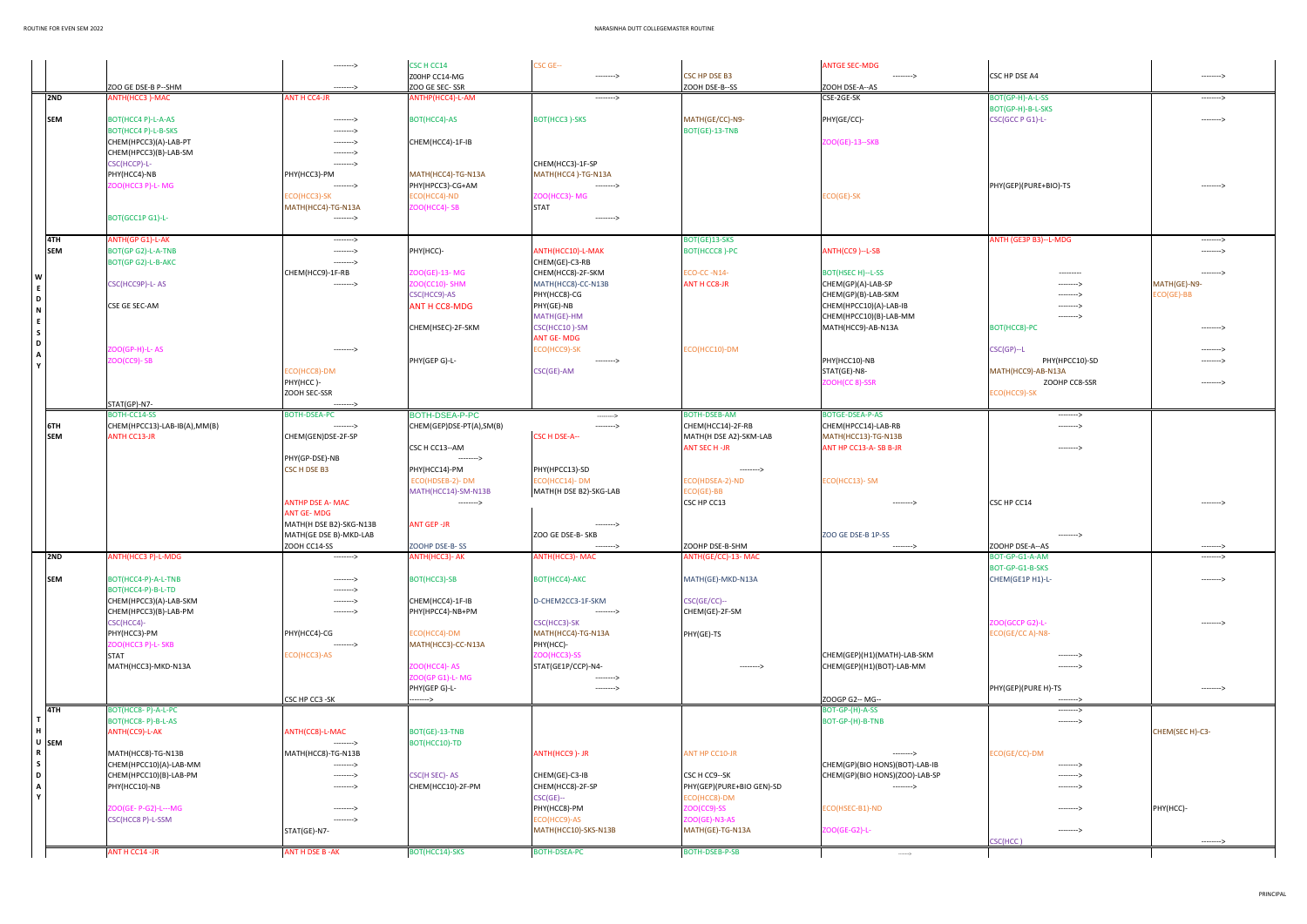| ZOOHP DSE-A --SSR                | ---------><br>---------> |
|----------------------------------|--------------------------|
| BOT(GEP G2)-A-L-AM<br>---------> | --------->               |
| BOT(GEP G2)-B-L-TD<br>-------->  | --------->               |
| ---------><br>--------->         |                          |
| CSC(GE P H1)-L-                  | --------->               |
| PHY(GEP)(PURE+BIO GEN)-CG        | -------->                |
| ZOO(GEP H)-L-SHM                 | --------->               |
|                                  | ECO(GE/CC)-ND            |
| $ECO(GE)$ -BB                    |                          |
| <b>BOT(HSEC)-SKS</b>             |                          |
| PHY(SEC-B)-(H+G)-SD              | PHY(SEC-B)-(H+G)-SD      |
| CHEM(HCC10)-2F-PM                |                          |
| ANTH-HP-CC10-MDG                 | --------->               |
|                                  |                          |
| ZOOHP CC10--MG                   | --------->               |
|                                  |                          |
|                                  |                          |
| PHY(HPCC13)-SD                   | --------->               |
|                                  |                          |
| CSC HP DSE A4                    | --------->               |
|                                  |                          |
| ZOOH CC13--SB                    |                          |
| PHY(GCCP G1)-L-                  | --------->               |
| ZOO(GCC P G2)-L-                 | -------->                |
| -------->                        |                          |
|                                  |                          |
|                                  |                          |
| PHY(SEC H+G)-TS                  |                          |
| ------>                          |                          |
|                                  |                          |
|                                  | PHY(GE)-CG               |
|                                  |                          |

| 6TH<br><b>SEM</b> |                                         | CHEM(HDSE-B)-2F-IB<br>PHY(GEN)-DSE-SD<br>PHY(HCC14)-PM<br>MATH(GE DSE B)-MKD-N13A<br>BOTH-CC-14-SSS | CSC HP DSE-A--<br>CHEM(GEN)DSE-C3-SKM<br>MATH(HCC14)-SM-N13B<br>PHY(GP)-DSE-SD<br>PHY(HDSE-A)-TS<br>ECO(HCC14)-ND<br><b>ANTH DSE A-JR</b> | ---------><br>CHEM(HPCC13)-LAB-MM(A),PM(B)<br>MATH(HCC14)-SM-LAB<br>---------><br>PHY(HDSE-A)-TS<br>ECO(HDSEB-2)-ND<br><b>ANT DSE B-AM</b> | <b>ANT H CC14-MDG</b><br>--------><br>MATH(H DSE B2)-SKG-LAB<br><b>ANT GE-JR</b><br>PHY(HCC13)-NB<br>ECO(HDSEA-2)-ND<br>$ECO(GE)-AS$ | CHEM-DSEA-SM<br>MATH(H DSE A2)-AB-LAB<br>ECO(HCC13)-SM  |                                     |                            |
|-------------------|-----------------------------------------|-----------------------------------------------------------------------------------------------------|-------------------------------------------------------------------------------------------------------------------------------------------|--------------------------------------------------------------------------------------------------------------------------------------------|--------------------------------------------------------------------------------------------------------------------------------------|---------------------------------------------------------|-------------------------------------|----------------------------|
|                   |                                         | CSC H CC14                                                                                          | <b>ANT GEP-MDG</b><br>OOHP CC14--SB--                                                                                                     | --------><br>--------->                                                                                                                    | ZOOH CC14 -- SKB                                                                                                                     |                                                         | ZOOHP DSE-A --SSR                   |                            |
| 2ND               | <b>BOT(GCCP G1)-L-A-TNB</b>             | --------->                                                                                          | BOT(GE/CC)-13-SB                                                                                                                          | ANTH(GE/CC)-13-AM                                                                                                                          | OO(GE/CC)-13-SS                                                                                                                      | ZOOH DSE-B --SSR<br>PHY(GE/CC)-                         |                                     | ---------><br>--------->   |
|                   | BOT(GCCP G1)-L-B-AS                     |                                                                                                     |                                                                                                                                           |                                                                                                                                            |                                                                                                                                      | ANT (GP G1)-L-MDG                                       | BOT(GEP G2)-A-L-AM<br>--------->    | --------->                 |
| <b>SEM</b>        | CSC(GE P G1)-L-AM                       | --------->                                                                                          | MATH(GE)-HM-N13A                                                                                                                          | CHEM(GE)-2F-SKM                                                                                                                            | ECO(HCC4)-DM                                                                                                                         |                                                         | BOT(GEP G2)-B-L-TD                  | ---------->                |
|                   | <b>STAT</b>                             |                                                                                                     |                                                                                                                                           | -------->                                                                                                                                  | AECC-(PURE H+G)-G1-                                                                                                                  | CHEM(GEP)MATH+BOT-LAB-SM                                | -------->                           |                            |
|                   |                                         |                                                                                                     |                                                                                                                                           | PHY(GE)-PM                                                                                                                                 |                                                                                                                                      | CHEM(GEP)(H2)(PHY)-LAB-PT<br>CHEM(GEP)(H2)(ZOO)-LAB-SKM | ---------><br>--------->            |                            |
|                   |                                         |                                                                                                     |                                                                                                                                           |                                                                                                                                            | AECC-(PURE H+G)-8-                                                                                                                   |                                                         | CSC(GE P H1)-L-                     | --------->                 |
|                   |                                         | ECO(HCC3)-AS                                                                                        |                                                                                                                                           |                                                                                                                                            |                                                                                                                                      |                                                         | PHY(GEP)(PURE+BIO GEN)-CG           | ---------->                |
|                   |                                         |                                                                                                     |                                                                                                                                           |                                                                                                                                            |                                                                                                                                      |                                                         | ZOO(GEP H)-L-SHM                    | ---------><br>CO(GE/CC)-ND |
| 4TH               | PHY(CC)-TS                              |                                                                                                     |                                                                                                                                           |                                                                                                                                            | BOT(HCC9)-TNB                                                                                                                        |                                                         | ECO(GE)-BB                          |                            |
| <b>SEM</b>        | ZOO(H CC9)-SKB                          | D-4CC9-2F-RB                                                                                        | ANTH(HCC8)-L-AM                                                                                                                           | ANTH(HPCC9)-L-MAC                                                                                                                          | -------->                                                                                                                            |                                                         |                                     |                            |
|                   | ZOOG SEC--SS                            | BOT(CC10)--TD<br>CSC(HCC10)-C1-SSM                                                                  | ECO(HSEC-B1)-ND<br>CHEM(HSEC)-2F-PT                                                                                                       | ---------><br>CHEM(HPCC8)(A)-LAB-PT                                                                                                        | ECO(HCC8)-AS<br>--------->                                                                                                           | ECO(HCC10)-DM                                           | <b>BOT(HSEC)-SKS</b>                |                            |
|                   |                                         | PHY(HPCC9)-NB                                                                                       | --------->                                                                                                                                | CHEM(HPCC8)(B)-LAB-SP                                                                                                                      | -------->                                                                                                                            |                                                         |                                     |                            |
|                   | CHEM(GP) (PURE HONS)(PHY)-LAB-SP        | --------->                                                                                          | CSC(HCC8)-SK                                                                                                                              | CSC(HCC10 P)-SSM                                                                                                                           | --------->                                                                                                                           | --------->                                              |                                     |                            |
|                   | CHEM(GP) (PURE HONS)(MATH)-LAB-MM       | --------->                                                                                          |                                                                                                                                           | PHY(HCC9)-AM                                                                                                                               | PHY(HPCC10)-SD+TS                                                                                                                    | --------->                                              | PHY(SEC-B)-(H+G)-SD                 | PHY(SEC-B)-(H+G)-SD        |
| D                 | ANT HP(CC8)-MAK                         | --------->                                                                                          | MATH(HCC8)-TG-N13A<br>PHY(GEP)(PURE+BIO)-AM                                                                                               | ECO-(HCC8)-DM<br>--------->                                                                                                                | ECO(GE/CC)-ND                                                                                                                        | BOT(HCC9)-AS                                            | CHEM(HCC10)-2F-PM                   |                            |
| Α                 |                                         | CHEM-CC9-2F-RB                                                                                      | ZOO(GP-G1)-L-SB                                                                                                                           | --------->                                                                                                                                 | CHEM(GEN)SEC-C3-SKM                                                                                                                  | <b>BOT(GE)-SB</b>                                       |                                     |                            |
|                   |                                         |                                                                                                     |                                                                                                                                           | <b>ANTH GE SEC-AK</b>                                                                                                                      |                                                                                                                                      |                                                         | ANTH-HP-CC10-MDG                    | --------->                 |
|                   |                                         | <b>ZOOH(CC10)--SS</b><br>STAT(GE)-N8-                                                               | ZOOHP CC9--SS<br>STAT(GE)-N7-                                                                                                             | ---------><br>ECO(GE)-SEC-SK                                                                                                               | PHY(HCCP)-L-<br>MATH(H SEC)-SM-N13A                                                                                                  | --------->                                              |                                     |                            |
|                   |                                         | MATH(HCC9)-SKM-N13A                                                                                 | BOT(HPCC10)-A-L-TD                                                                                                                        | -------->                                                                                                                                  | <b>ZOOH SEC--SKB</b>                                                                                                                 |                                                         |                                     |                            |
|                   |                                         |                                                                                                     | BOT(HPCC10)-B-L-AS                                                                                                                        | --------->                                                                                                                                 |                                                                                                                                      |                                                         | ZOOHP CC10--MG                      | ---------->                |
|                   | BOTH-CC13-SKS<br>ANTH HP DSEB A-AM B-AK | BOTH-CC13-P-SKS                                                                                     | --------->                                                                                                                                | BOTH-CC14-AKC<br><b>BOTG-DSE-SB</b>                                                                                                        | <b>BOTH-DSEA-AS</b>                                                                                                                  | <b>BOTH-DSEB-TD</b>                                     |                                     |                            |
| 6TH<br><b>SEM</b> | CHEM(HDSE-B-P)-IB/PT/PM                 | ---------><br>--------->                                                                            | CHEM(HDSE-B)-1F-SP                                                                                                                        | CHEM(HDSE-B)-1F-RB/PM                                                                                                                      | CHEM(HCC13)-2F-MM                                                                                                                    | CHEM(HDSE-A)-2F-SP                                      |                                     |                            |
|                   |                                         | CSC H CC14-SK                                                                                       | CSC H DSE-B3-SSM                                                                                                                          | CSC H CC13-AM                                                                                                                              | CSC GE --                                                                                                                            |                                                         |                                     |                            |
|                   |                                         |                                                                                                     | <b>ANT GE-JR</b>                                                                                                                          | PHY(HCC14)-CG                                                                                                                              | PHY(HPCC14)-AM+PM                                                                                                                    | --------->                                              | PHY(HPCC13)-SD                      |                            |
|                   |                                         | MATH(HCC13)-HM-N13B                                                                                 | ECO(HDSEA-2)-AS<br>ANTH CC14-AK                                                                                                           | ECO(HDSEA-2)-ND<br>MATH(HCC13)-TG-N13B                                                                                                     | ECO(HCC14)-SK<br>$ECO(GE)$ -BB                                                                                                       | ECO(HDSEB-2)-ND                                         |                                     |                            |
|                   |                                         |                                                                                                     |                                                                                                                                           |                                                                                                                                            | MATH(H CC14P)-SKS-LAB                                                                                                                |                                                         |                                     |                            |
|                   |                                         |                                                                                                     |                                                                                                                                           | <b>ANT HP DSE A-MDG</b>                                                                                                                    | --------->                                                                                                                           |                                                         |                                     |                            |
|                   |                                         |                                                                                                     |                                                                                                                                           |                                                                                                                                            | CSC HP DSE B3                                                                                                                        | --------->                                              | CSC HP DSE A4                       | --------->                 |
|                   |                                         |                                                                                                     |                                                                                                                                           |                                                                                                                                            |                                                                                                                                      |                                                         |                                     |                            |
|                   |                                         |                                                                                                     |                                                                                                                                           |                                                                                                                                            |                                                                                                                                      |                                                         |                                     |                            |
|                   |                                         |                                                                                                     | ZOOG DSE-B-- SHM                                                                                                                          |                                                                                                                                            | ZOOGP DSE-B--AS                                                                                                                      | --------->                                              |                                     |                            |
|                   | ZOOHP CC13-AS                           | --------->                                                                                          | ZOOH CC13-AS                                                                                                                              |                                                                                                                                            | ZOOH DSE-A--SKB                                                                                                                      | ZOOH CC14 -- MG                                         | ZOOH CC13--SB                       |                            |
| 2ND               | CHEM(GEP)(A+B)-LAB-PT                   | ---------><br>--------->                                                                            | ANTH(GE/CC)-13-JR<br>CHEM(GE)-C3-MM                                                                                                       | PHY(GE/CC)-<br>ZOO(GE/CC)-13-SSR                                                                                                           | BOT(GE/CC)-13-SB<br>AECC-(PURE H+G)-8-                                                                                               |                                                         | PHY(GCCP G1)-L-<br>ZOO(GCC P G2)-L- | ---------><br>--------->   |
|                   | CHEM(GEP)(H2)(PHY)-LAB-SKM              | --------->                                                                                          | PHY(GE)-TS                                                                                                                                | CSC HP CC4-AM                                                                                                                              | -------->                                                                                                                            |                                                         |                                     |                            |
|                   | CHEM(GEP)(H2)(ZOO)-LAB-MM               | --------->                                                                                          | CSC H CC3-SSM                                                                                                                             |                                                                                                                                            | CSC HP CC4-AM                                                                                                                        | --------->                                              |                                     |                            |
| <b>SEM</b>        | CSC(GEP H1)-L-AM                        | -------->                                                                                           | CSC(GE/CC)-AM                                                                                                                             | STAT(GE1P/CC P)-N8-                                                                                                                        | -------->                                                                                                                            |                                                         |                                     |                            |
|                   |                                         | ---------><br>--------->                                                                            | ECO(HCC4)-ND<br>MATH(GE)-TG-N13A                                                                                                          |                                                                                                                                            | AECC-(PURE H+G)-G1-<br>ECO(GE/CC)-ND                                                                                                 |                                                         | --------->                          |                            |
|                   | ZOO GP G2--SB                           | --------->                                                                                          |                                                                                                                                           |                                                                                                                                            |                                                                                                                                      |                                                         |                                     |                            |
|                   |                                         | ECO(HCC3)-AS                                                                                        |                                                                                                                                           |                                                                                                                                            |                                                                                                                                      |                                                         |                                     |                            |
| 4th               |                                         |                                                                                                     | ANTHP(HCC9)-L-MAC                                                                                                                         | --------->                                                                                                                                 | -------->                                                                                                                            |                                                         |                                     |                            |
| <b>SEM</b>        | MATH(HCC)-N13B-                         | ANTH(GE)-13-AK                                                                                      | BOT(GP G2)-L-A-SKS                                                                                                                        | --------->                                                                                                                                 |                                                                                                                                      |                                                         | PHY(SEC H+G)-TS                     |                            |
| s                 | <b>ANTHP CC9-JR</b>                     | --------->                                                                                          | BOT(GP G2)-L-B-SB                                                                                                                         | --------->                                                                                                                                 | CSC H CC9-SK                                                                                                                         | CSC HP CC8-SSM                                          | --------->                          |                            |
|                   |                                         |                                                                                                     |                                                                                                                                           | BOT(HPCC9)-L-A-AS                                                                                                                          | -------->                                                                                                                            |                                                         |                                     |                            |
| U                 | CHEM(SEC H)-C3-                         | CHEM(HCC9)-2F-RB                                                                                    | BOT(HCC8)-L-SSS<br>CHEM(HCC8)-2F-PT                                                                                                       | BOT(HPCC9)-L-B-TNB                                                                                                                         | --------->                                                                                                                           | ZOO(CC10)-SSR                                           |                                     |                            |
| $\mathbf R$       | <b>BOT(SECG)-TNB</b>                    | CSC(HCC8)-                                                                                          |                                                                                                                                           | CSC(HCC9)--SK                                                                                                                              | ANTH HP CC9-AK                                                                                                                       | --------->                                              |                                     |                            |
| D                 |                                         | MATH(HCC10)-SM-N13A                                                                                 | MATH(HCC10)-SM-N13B                                                                                                                       | ECO(HCC8)-AS                                                                                                                               | PHY(HCC10)-TS                                                                                                                        |                                                         |                                     | PHY(GE)-CG                 |
| U                 |                                         | MATH(GE)-TG-N13B                                                                                    |                                                                                                                                           | ECO(GE)-SEC-SK                                                                                                                             | ECO(HCC10)-SK                                                                                                                        | ECO(HCC10)-DM                                           |                                     |                            |
|                   | BOT(HPCC8)-A-L-SSS                      | --------->                                                                                          |                                                                                                                                           | PHY(HCC10)-TS                                                                                                                              | PHY(HCC)-L-                                                                                                                          |                                                         |                                     |                            |